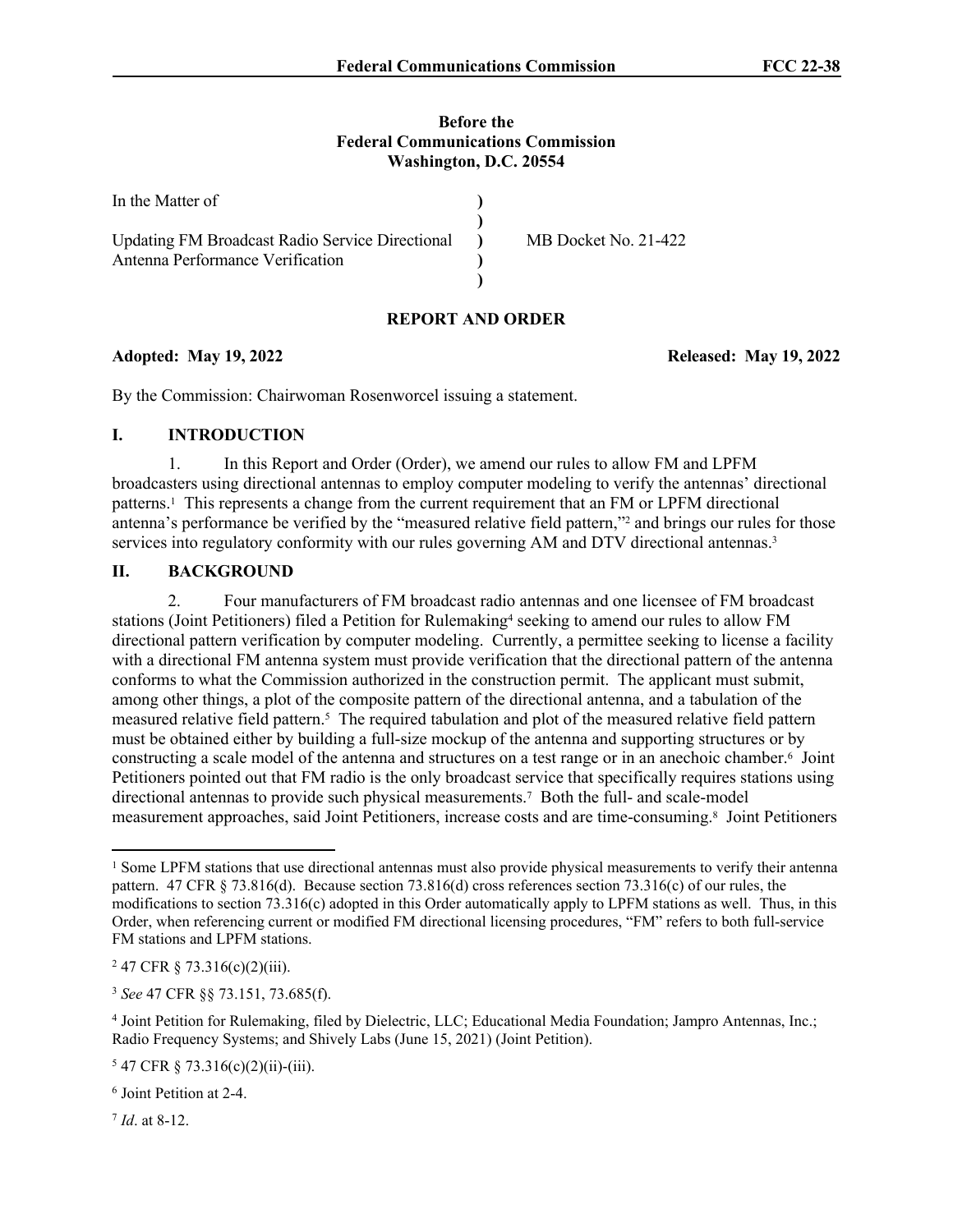also pointed out a number of difficulties with physical measurement, such as problems in accurately replicating the installed antenna environment, including nearby structures that could affect the radiated pattern.<sup>9</sup> A properly implemented computer model, according to Joint Petitioners, could take these factors into account, leading to a more accurate and less expensive pattern verification.<sup>10</sup>

3. We released a *Notice of Proposed Rulemaking* in November 2021,11 in which we proposed to amend our rules to provide the option for verifying FM directional patterns through computer modeling,12 and sought comment on the proposal, which would apply not only to license applications for new FM facilities, but to FM broadcast station licensees applying to license facility modifications.13 We proposed, among other things, that the license applicant must provide the Commission with details of the software tools used in modeling the antenna's directional pattern and the process by which the computer modeling was carried out, as well as the qualifications of the engineer(s) who designed, modeled, and provided installation instructions for the directional antenna.14 The *NPRM* also posed several questions designed to determine whether and how best to implement a computer modeling standard. It asked whether there are easily obtainable physical measurements that can be used to verify the computer model's accuracy;<sup>15</sup> whether there is a voluntary consensus standard or common computer model that antenna manufacturers and/or broadcast engineers agree provides the greatest accuracy;16 whether the most widely used directional FM antenna modeling software has a common theoretical basis that would allow Commission staff to evaluate the results generated by other software programs sharing the same theoretical basis;17 and how the staff should proceed in cases where there are interference complaints or other disputes as to the performance of a directional FM antenna that has been verified through a computer model (noting that such complaints are currently uncommon).18 Finally the *NPRM* sought general input regarding commenters' experiences with directional FM computer modeling software and its accuracy vis-à-vis real world performance.<sup>19</sup>

4. We received 13 comments and six reply comments in response to the *NPRM*. <sup>20</sup> Several commenters that accepted our invitation to share their experiences with computer modeling provided positive reports on the accuracy of computer models in depicting an antenna's directional pattern.21 The

(Continued from previous page) 8 *Id*. at 2-4.

9 *Id*. at 13-16.

<sup>10</sup> *Id*. at 14-23.

<sup>11</sup> *Updating FM Broadcast Radio Service Directional Antenna Performance Verification*, MB Docket No. 21-422, Notice of Proposed Rulemaking, FCC 21-117 (Nov. 15, 2021) (*NPRM*).

<sup>12</sup> *Id*. at 5, para. 11.

<sup>13</sup> *Id*. at 1 n.1.

<sup>14</sup> *Id.* at 6, para. 15 and Appendix A, proposed 47 CFR  $\frac{\delta}{2}$  73.316(c)(2)(iv).

<sup>15</sup> *Id*. at 5, para. 12.

<sup>16</sup> *Id*. at 5-6, para. 13.

<sup>17</sup> *Id*. at 6, para. 14.

<sup>18</sup> *Id*. at 7, para. 17.

<sup>19</sup> *Id*. at 7, para. 18.

<sup>20</sup> *See* Appendix A.

<sup>21</sup> *See*, *e.g.*, Comments of Communications Technologies, Inc. (CTI Comments) at 1-2 (has done many computer models of directional FM patterns, and, when properly documented, believes them to be more accurate than test range measurements); Comments of Kevin M. Fitzgerald at 1-2 (experience with various computer modeling programs shows they "in fact do an excellent job of predicting antenna pattern data accurately."); Comments of Meintel, Sgrignoli & Wallace, LLC (MSW Comments) at 1 (experience has shown that computer modeling products (continued….)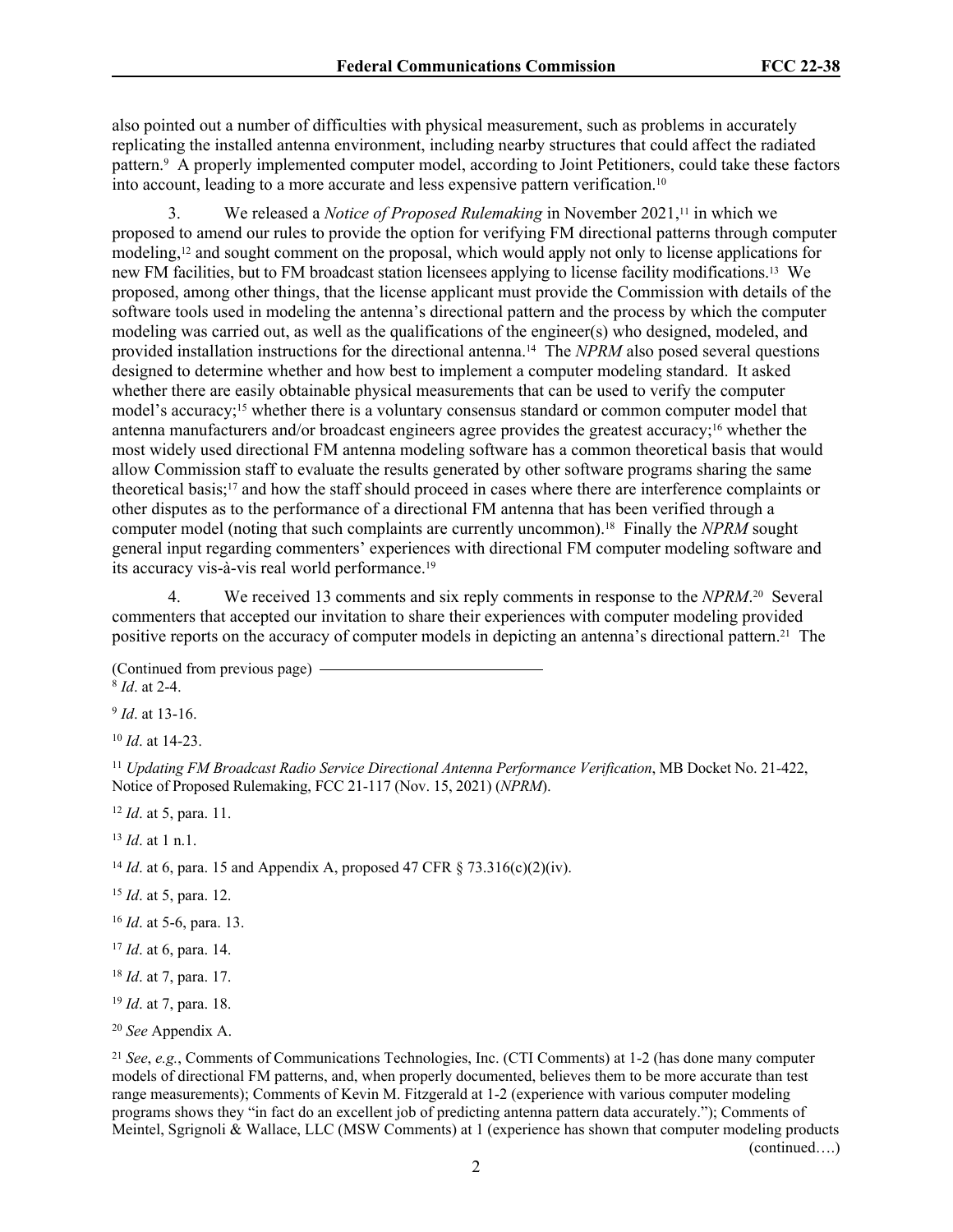majority of the comments favored our proposal to amend the rules to allow computer modeling to verify FM directional antenna patterns as a means to provide license applicants with greater flexibility and to reduce overall costs for antenna manufacturers and broadcasters.<sup>22</sup>

## **III. DISCUSSION**

5. As discussed below, we amend our rules to allow license applicants for directional FM facilities to verify the directional antenna patterns by submitting results from computer models depicting the antenna's performance, as long as they are generated by the antenna's manufacturer. This modest rule change allows for similar treatment of FM and LPFM directional antenna performance verification and AM and DTV licensing, which do not preclude the use of computer modeling to verify directional antenna performance.23 We envision that this rule change will reduce the cost of designing and building an FM or LPFM directional antenna, savings that should be passed on to the broadcast applicant and thus reduce the cost of station construction. Additionally, a less expensive directional antenna should provide an FM or LPFM applicant with greater flexibility in antenna siting. As is explained below, we also decline to adopt several of the proposals in the *NPRM*.

6. Based on strong record support that antenna manufacturers should be allowed to perform computer modeling of their products' directional patterns, we update section 73.316 of the rules to provide license applicants with the option to submit either computer results generated by the antenna's manufacturer, or physical proof of antenna directionality pursuant to current practice.<sup>24</sup> As CTI states in its comments, antenna manufacturers are in the best position to perform computer modeling of their own products because they have the historic data to know how a specific radiator performs in a particular environment.<sup>25</sup> After reviewing the comments, as well as our rules and application procedures, we are

<sup>22</sup> *See*, *e.g.*, Comments of Cesium Communications, L.P., and David L. Gates (Cesium Comments) at 2 ("[O]ne of the very best proposals to come out of the FCC in years."); CTI Comments at 4 ("fully supports" proposal); Comments of Hatfield & Dawson Consulting Engineers (H&D Comments) at 2-3 (believes computer modeling is useful when performed by competent personnel; computers and software are available at low cost, and manufacturers who will do most of the modeling arguably should be able to pass savings on to customers); MSW Comments at 1 ("Adoption of the proposed methods would reduce costs for broadcasters, enable more accurate data for use in interference predictions, and provide much improved efficiency for antenna manufacturers. The elimination of the need for range measurements would significantly reduce costs for antenna manufacturers, broadcast stations, which would benefit the public interest."); Comments of REC Networks (REC Comments) at 1-2 (agreeing that current method of providing proof of performance is outdated; while believing that LPFM proof of performance requirement should be eliminated, supports any changes to the requirement that any newly proposed LPFM facility specifically meet the proof of performance requirements); Comments of Edward A. Schober (Schober Comments) at 1 ("heartily agrees" with effort to allow computer modeling); Reply of National Ass'n of Broadcasters (NAB Reply) at 1 (agrees with Commission that allowing license applicants the option to submit the results of computer models can provide meaningful relief to FM broadcasters without substantially jeopardizing technical standards or service to the public); *Ex parte* of American Militia Ass'n at 1-2 (suggesting that certain antenna manufacturers have an economic motive to continue the current system of requiring measured antenna patterns).

<sup>23</sup> *See* 47 CFR §§ 73.151 (AM directional antenna systems), 73.685(f) (DTV directional antennas).

<sup>24</sup> *See*, *e.g.*, CTI Comments at 2-3; H&D Comments at 2-3; MSW Comments at 1-2; Schober Comments at 3; Shively Comments at 1; Comments of Aldena Telecommunicazioni SRI (Aldena Comments) at 2. *But see* Reply of Paul Bame (Bame Reply) at 4 (questioning how to define "manufacturer" and whether further qualifications should be required); NAB Reply at 8 (disagreeing that Commission should automatically accept data from any manufacturer; stating modeler should demonstrate appropriate background in physics or electromagnetic theory).

<sup>(</sup>Continued from previous page)

<sup>&</sup>quot;do an excellent job of predicting accurate antenna pattern data."); Comments of Shively Labs (Shively Comments) at 1 (in decades of experience with measured patterns and over a decade of experience with computer modeled patterns, has developed techniques that verify the correlation between measured and computer-modeled patterns).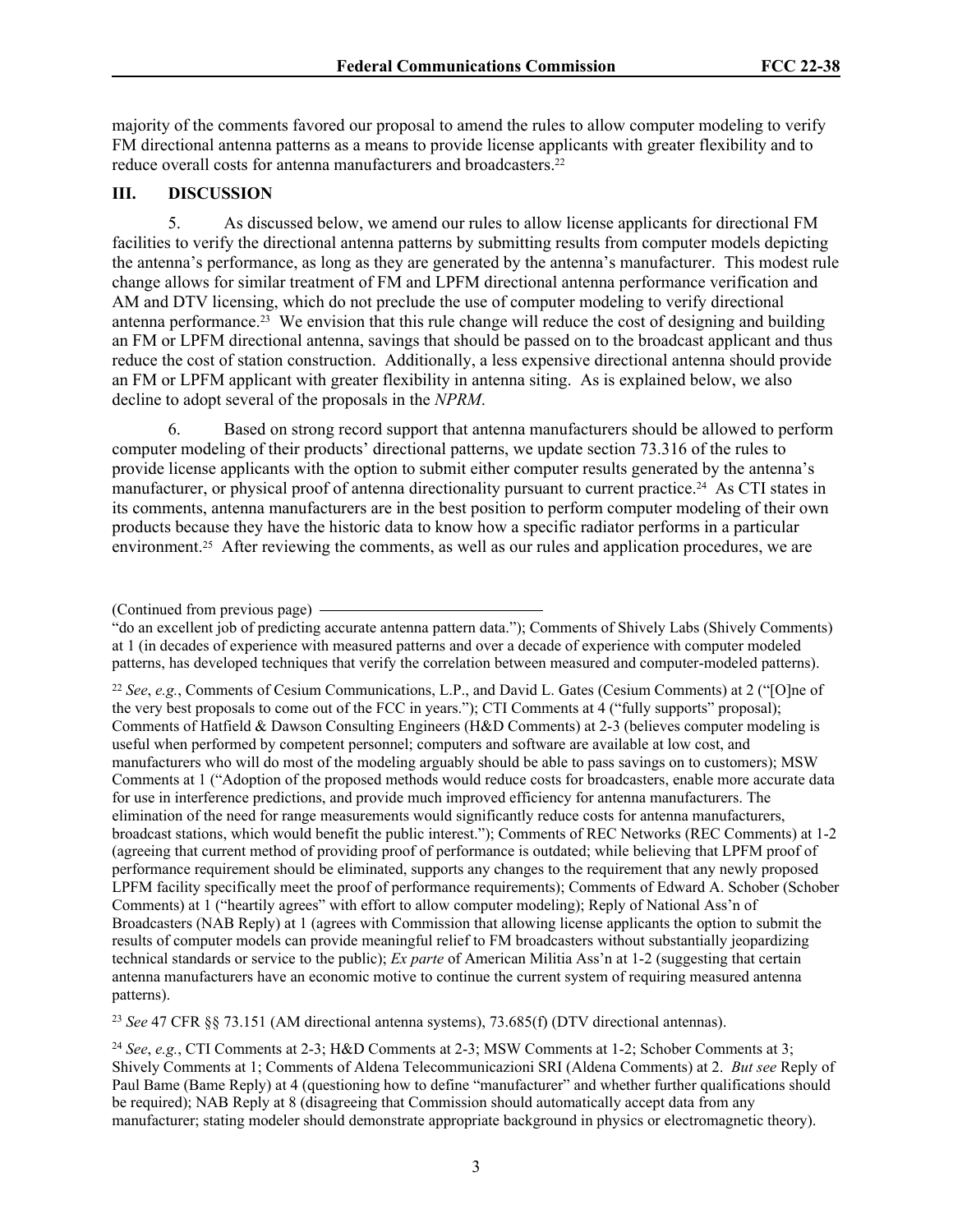convinced that we can provide the intended regulatory relief for broadcasters and manufacturers with only this minimal change to our verification requirements. We further find, as stated in the *NPRM*, <sup>26</sup> that this change will achieve our goal of conforming the FM directional rules with similar rules governing AM and DTV stations,<sup>27</sup> while maintaining the integrity of our licensing requirements. We disagree with antenna and transmission equipment manufacturer Electronics Research, Inc. (ERI), that opposes our proposal to allow computer modeling. ERI states that it has "serious concerns" about the proposal, which include a belief that it would lead to protracted and contentious interference disputes, as well as a conviction that computer models must always be verified through measurement at full or fractional scale.28 Based on the record and our understanding of the risk, we conclude that because antenna manufacturers are best positioned to provide license applicants with accurate and sufficient proofs of performance using computer models, we amend our rules to provide license applicants with the option to submit a computermodeled proof of performance on the condition that such proof is provided to the licensee by the antenna manufacturer.

7. We note that under our current rules, when license applicants submit the showings required by section  $73.316(c)(2)(iii)$ ,<sup>29</sup> they almost always rely on antenna manufacturer-supplied tabulations of the measured relative field pattern,<sup>30</sup> performed either on a full-scale test range or with a scale model of the antenna.<sup>31</sup> We believe we should continue to rely on the antenna manufacturer to validate directionality as we introduce the option for computer modeling. We agree with commenters that the manufacturers are in the best position to ensure the validity of the computer model and the accuracy of the results.32 We also find that manufacturers have an incentive to represent accurately their products' performance, both to protect their own reputations and to avoid negative consequences for their customers who face interference complaints and regulatory action if their antenna patterns do not match what is authorized in their license.33 Because there is general agreement among commenters that antenna manufacturers have the expertise and knowledge of their products to be able to model the directional patterns effectively,34 and because the manufacturers already provide measured field patterns to their broadcast applicant/customers for submission to the Commission, we find that license applicants may submit computer-generated pattern verification from the antenna's manufacturer in lieu of measured relative field patterns, under the conditions set forth below. We acknowledge NAB's concern that

<sup>26</sup> *NPRM* at 5, para. 11.

<sup>27</sup> *See supra* note 23.

<sup>28</sup> Comments of Electronics Research, Inc. (ERI Comments) at 1-2, 7-9, 13-14. *See also* ERI Reply at 1 (stating that while it considers a computer model to be a "good starting point," it still believes the final antenna design should be completed and verified on a full-scale test range or in an anechoic chamber).

<sup>29</sup> 47 CFR § 73.316(c)(2)(iii).

<sup>30</sup> *See* CTI Comments at 2-3; H&D Comments at 3; Aldena Comments at 2. *But see* Cesium Comments at 5 ("Having each manufacturer with its own standard is to have no standard at all. With no standard, there is no assurance of quality, no assurance of integrity, and no assurance of replicability.").

<sup>31</sup> For three recent examples, *see* File No. 0000184622, KCML(FM), license to cover; File No. 0000184635, KCCR(FM), license to cover (both including attachments from antenna manufacturer detailing directional pattern measurements on full-scale test range); File No. 0000182542, WRLN(FM), license to cover (including antenna manufacturer's attachment detailing directional pattern measurement on scale model of antenna).

<sup>32</sup> *See* CTI Comments at 2; CTI Reply at 2; Shively Comments at 1. *See also* Aldena Comments at 2.

<sup>33</sup> *See* CDE Comments at 5; CTI Reply at 3.

<sup>34</sup> *See supra* para. 6.

<sup>(</sup>Continued from previous page)

<sup>25</sup> CTI Comments at 2. *See also* Reply of Electronics Research, Inc. (ERI Reply) at 3 ("Most FM antenna manufacturers have a great deal of information in their files and experience with towers' effects on the actual radiated pattern.").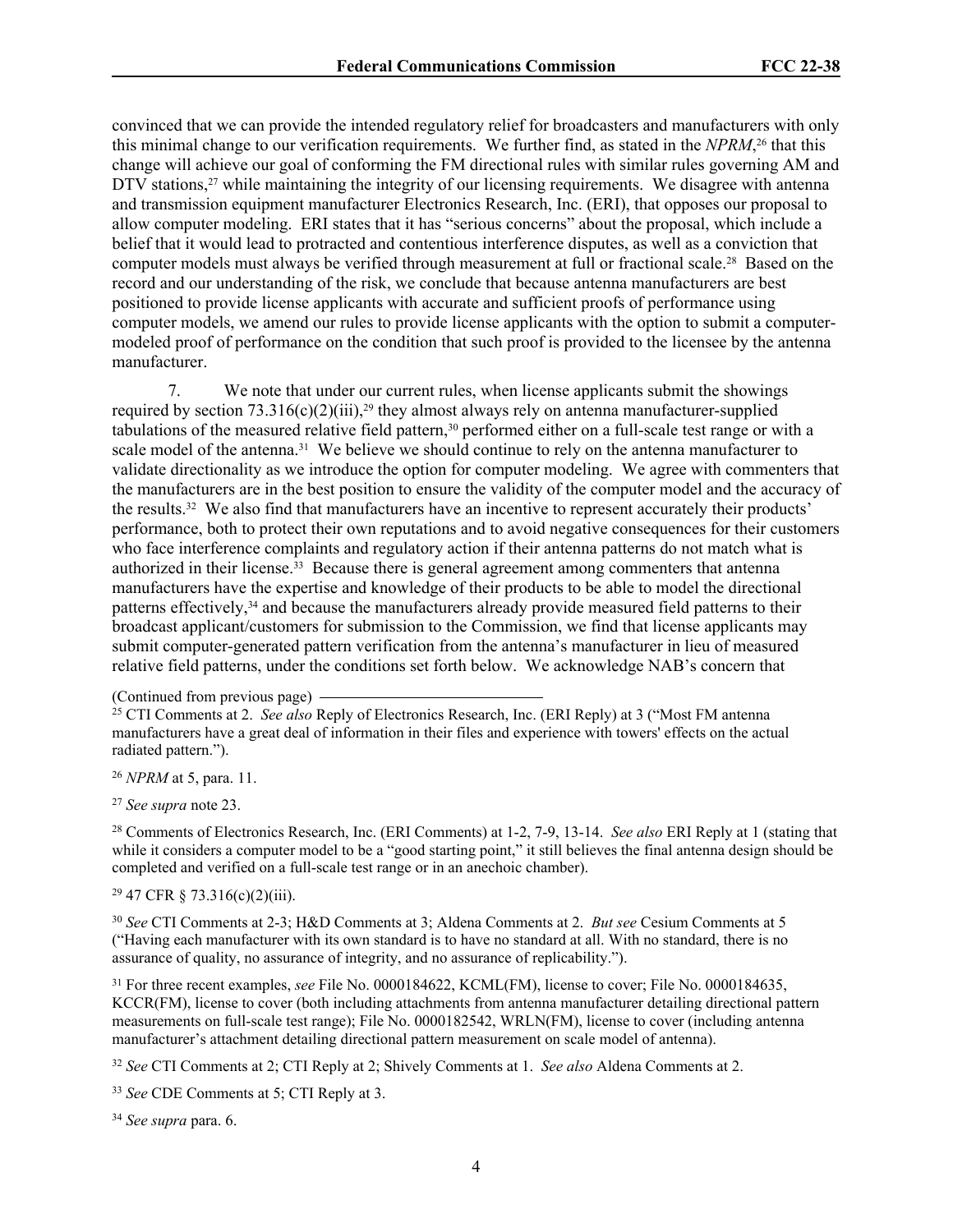manufacturer data should not be automatically accepted without a demonstration that the modeler has a background in physics or electromagnetic theory.35 We would expect that any manufacturer would have an interest in providing models prepared by engineers possessing such expertise. However, given the varying backgrounds of broadcast engineers, we do not wish to codify what constitutes qualifications to perform computer modeling. Should a challenge arise to a computer model, for example, if we receive interference complaints, we can and would seek further information regarding that model, including the qualifications of those preparing and performing the modeling.

8. We decline to expand the range of entities authorized to perform computer modeling of directional FM antenna patterns beyond manufacturers at this time. Although commenters largely agree that license applicants should be able to rely on manufacturer computer modeling to verify FM directional patterns for that manufacturer's antennas, there was less agreement as to whether others should be allowed to perform computer modeling to verify FM directional antenna patterns.<sup>36</sup> For example, commenter Albert Davis states that college professors doing antenna research or computer science researchers working on modeling physical objects should automatically qualify.37 Commenter Edward Schober believes that, in addition to the antenna manufacturer, a Licensed Professional Engineer of any state, territory, or foreign country should be deemed qualified, as well as anyone receiving certification if the Society of Broadcast Engineers (SBE) or other nationally recognized trade organization issues certifications in FM antenna modeling.38 In addition, some commenters expressed concern that individuals lacking education in physics, electromagnetic theory, or electronic engineering should not be allowed to create computer models of antennas.39 We decline at this time to expand the range of entities authorized to perform computer modeling of directional FM antenna patterns beyond antenna manufacturers. While we acknowledge that there are individuals and entities other than antenna manufacturers that are qualified to perform computer modeling of directional FM antenna patterns, we elect at this point to rely on antenna manufacturers to perform computer modeling consistent with current industry practice. Although there is no such limitation on those who can perform computer modeling for AM and DTV directional antennas, we find a more cautious approach is required for FM, given the greater number of FM stations versus DTV stations using directional antennas,40 and given that AM directional patterns are subject to continual verification through sampling that is not possible with FM directional antennas.41 As we gain more experience with computer modeling of directional FM antenna patterns, we will explore expanding the range of entities authorized to perform computer modeling beyond manufacturers.

9. Although the *NPRM* asked several questions about which software products should be used for computer modeling, we find sufficient reason to decline to prescribe any particular modeling software that the antenna manufacturers must use, and instead leave this to the manufacturer's

<sup>37</sup> Davis Reply at 2.

<sup>38</sup> Schober Comments at 3.

<sup>39</sup> *See*, *e.g*., NAB Reply at 5, 8; H&D Comments at 3.

<sup>&</sup>lt;sup>35</sup> NAB Reply at 8.

<sup>36</sup> *See*, *e.g.*, Reply of Albert Davis (Davis Reply) at 2 (manufacturer should not automatically qualify; those who should be automatically qualified are college professors doing antenna research or computer science researchers working on modeling physical objects); NAB Reply at 8; Schober Comments at 3 (in addition to manufacturer, a Licensed Professional Engineer of any state, territory, or foreign country should be deemed qualified, as well as anyone receiving certification if SBE or other nationally recognized trade organization issues certifications in FM antenna modeling).

<sup>40</sup> *See* NPRM at 5, para. 11 (over 2,000 directional FM stations). We note that there are only 1,747 full-service DTV stations; 2,140 when including Class A TV stations. *See Broadcast Station Totals as of March 31, 2022*, Public Notice, DA 22-365 (rel. Apr. 5, 2022), [https://docs.fcc.gov/public/attachments/DA-22-365A1.pdf.](https://docs.fcc.gov/public/attachments/DA-22-365A1.pdf)

<sup>41</sup> *See* H&D Comments at 2; CDE Comments at 2-3.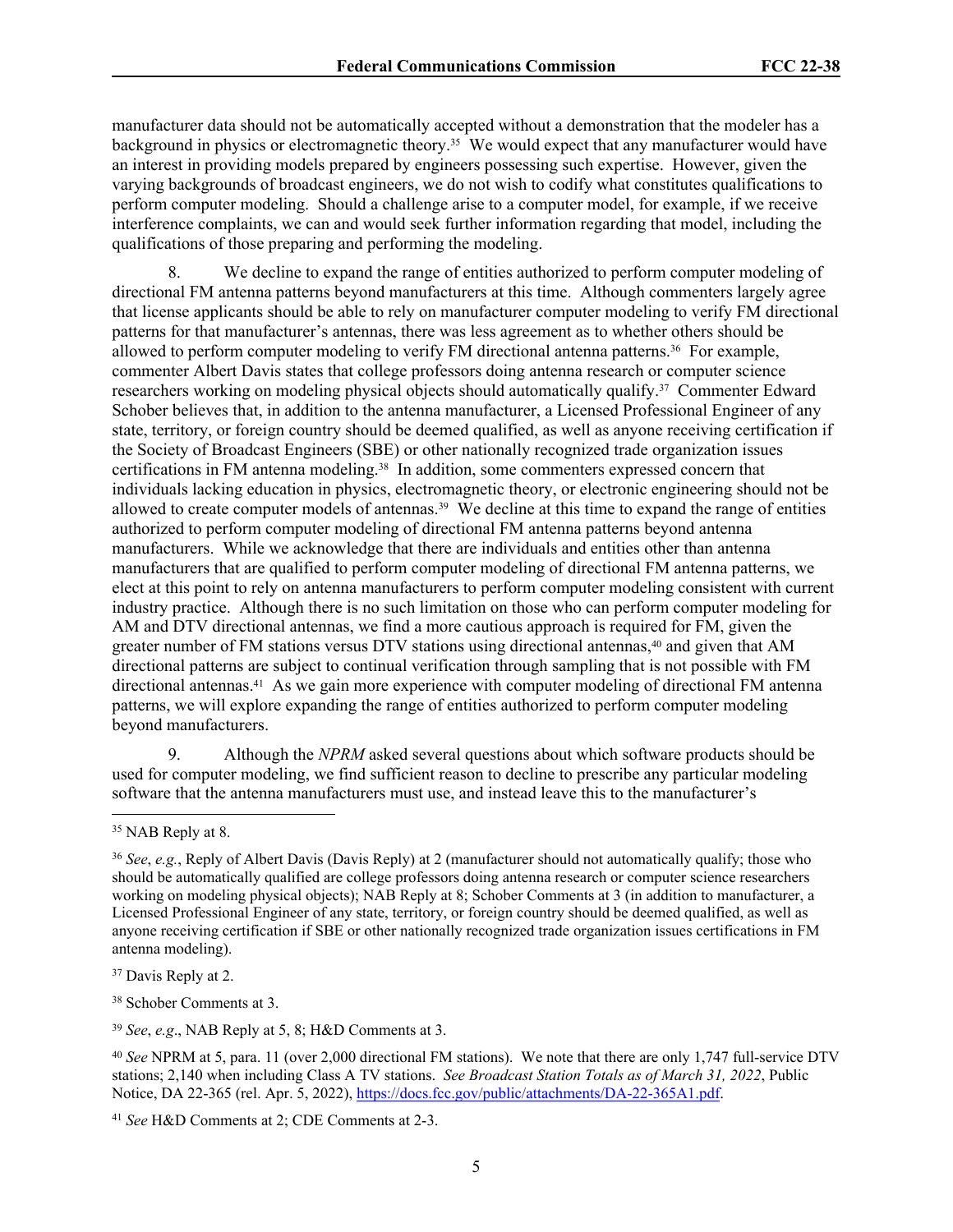discretion.42 Commenters generally agreed that we should not dictate specific software products, for reasons ranging from concern about creating software monopolies or duopolies,<sup>43</sup> to cost of software generally,44 to encouraging creation of new and better software products.45 Based on the comments, we conclude antenna manufacturers should have discretion to use either commercially available software products or their own proprietary software subject to the requirements set out below. Thus, if the license applicant's submission includes modeled pattern predictions from a commercially available software program, the manufacturer's report need only identify it;<sup>46</sup> if the antenna manufacturer generates results using custom software the manufacturer created or that was created for the manufacturer, we require a description of the software and the computational methods underlying the software sufficient to replicate the results if necessary.

10. As proposed in the *NPRM*, no matter which model or software is used, when a license application includes a proof of FM directional antenna performance obtained through computer modeling, we will require that the application include a statement setting forth the name(s) and qualifications of the engineer(s) who designed the antenna, performed the modeling, and prepared the manufacturer's instructions for installing the antenna. The submission must also include a statement from such engineer(s) identifying and describing the software tools used in the model and the procedures used in running the software.47 NAB suggests that we require a certification that the software executed normally without generating any error messages or warnings indicating something was wrong with the inputs.<sup>48</sup> We agree that this would be useful, and will require such a certification. As proposed in the *NPRM,* and supported by commenters, such computer modeling must analyze the antenna mounted on a tower or tower section, and the tower or tower section model must include transmission lines, appurtenances, ladders, conduits, other antennas, and any other installations that could affect the computer modeled directional pattern.49 The submission statement must list and describe all such elements and structures included in the model.

11. We also find sufficient reason to require verification of the accuracy of the pattern generated using a particular modeling software once for each directional antenna model number or standardized series of elements. Several commenters suggest that, once a directional antenna is modeled using a particular modeling software, a full-size or scale model of that antenna, or a single element thereof, should be constructed and the pattern measured in order to test the validity of the modeling method.50 Two of those commenters state that once this process is completed for a particular antenna

<sup>49</sup> *NPRM* at App A. *See* Schober Comments at 3; NAB Reply at 7-9; ERI Reply at 2.

<sup>42</sup> Commenters split as to whether modeling should only be allowed using 3-D modeling software such as HFSS or CST Studio Suite (*see* Cesium Comments at 8-12; Comments of Dielectric, Inc. (Dielectric Comments) at 2), or whether less expensive and more commonly available software such as MiniNEC is acceptable (*see* Comments of Albert Davis (Davis Comments) at 4-5; H&D Comments at 3; Schober Comments at 4-5; REC Comments at 2-3; Bame Reply at 4).

<sup>43</sup> *See*, *e.g.*, Davis Comments at 4.

<sup>44</sup> *See*, *e.g.*, Davis Comments at 6; REC Comments at 2-3.

<sup>45</sup> *See* H&D Comments at 2; Schober Comments at 5.

<sup>46</sup> In individual cases the Bureau may also request a description of the software and computational methods for commercially available software, such as when the software is new to the market, is not readily available, or is not well known.

<sup>47</sup> *See* H&D Comments at 2; Schober Comments at 3; NAB Reply at 8.

<sup>48</sup> *See* NAB Reply at 5-6

<sup>50</sup> *See*, *e.g.*, H&D Comments at 2; Schober Comments at 1-4; Shively Comments at 1; ERI Reply at 2-3; NAB Reply at 6. *But see* CTI Reply at 2 ("[T]est range measurements to validate every computer modeled pattern should be unnecessary.").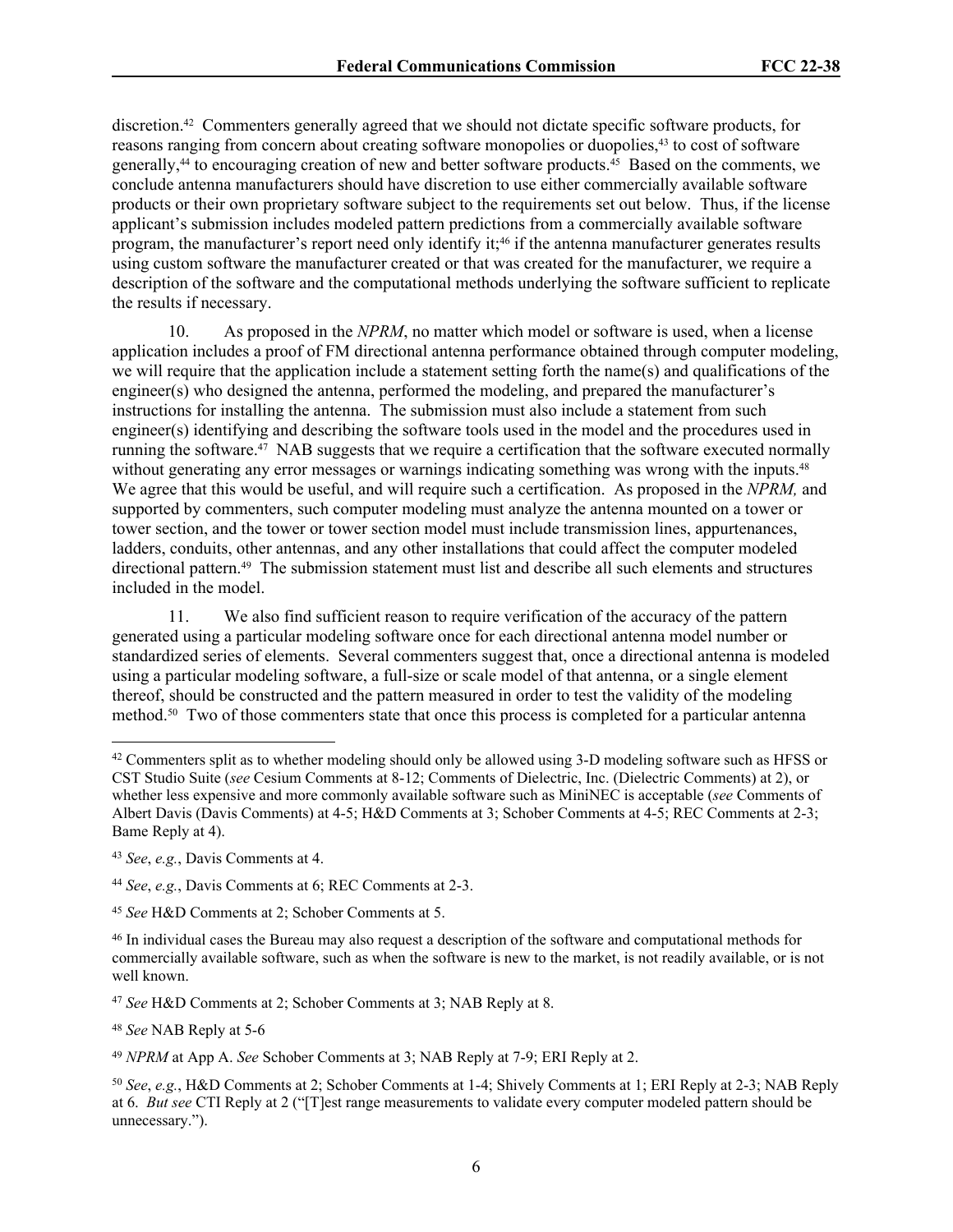using a particular modeling software, it need not be repeated unless the modeling method changes.51 We agree. In order to assist Commission staff in accuracy verification, we find that the first time the directional pattern of a particular model of antenna is verified using a particular modeling software, we will require the license applicant to submit to the Commission both the results of the computer modelling and measurements of either a full-size or scale model of the antenna or elements thereof, demonstrating reasonable correlation between the measurements achieved and the computer model results.52 Once a particular antenna model or series of elements has been verified by any license applicant using a particular modeling software, the Commission will permit all subsequent license applicants using the same antenna model number or elements and using the same modeling software to submit the computer model for the subsequent antenna installation, and to cross-reference the original submission by providing the application file number. We believe this will provide a sufficient basis to verify that the computer model has been shown correctly to describe the pattern generated by the antenna or elements.

12. We believe these changes, in combination with our existing requirement that the license applications include the tabulations and plot of the directional pattern prescribed in section 73.316, to be a sufficient basis for Commission staff to evaluate applications involving FM directional antennas.<sup>53</sup> Applicants will be required to submit, as they do now, a statement from the engineer responsible for installing the antenna, certifying that the antenna has been installed pursuant to the manufacturer's instructions, and a statement from a licensed surveyor, verifying that the antenna is properly oriented.<sup>54</sup>

13. In light of the record, we will not change our current policies regarding interference complaints or disputes. In the *NPRM*, we asked whether our existing policies are sufficient to resolve any interference complaints or disputes pertaining to directional FM antennas.55 Most commenters agreed that interference was not and would not be a problem,<sup>56</sup> and no changes to our current interference rules and procedures were requested.<sup>57</sup> ERI, which does not support computer modeling, contends that the proposed rule changes will increase FM interference due to modeled directional patterns that do not accurately reflect the actual directional signals.<sup>58</sup> It continues that this will increase inter-station

<sup>53</sup> *See* current 47 CFR § 73.316.

<sup>54</sup> *See* current 47 CFR § 73.316(c)(2). Two commenters request that we expand the definition of "surveyor" to include a registered professional engineer in those jurisdictions where such engineers may make such determinations. *See*, *e.g.*, H&D Comments at 3; NAB Reply at 10. This request is beyond the scope of this proceeding.

<sup>55</sup> *NPRM* at 7, para. 17 (citing 47 CFR §§ 73.209, 73.211; *Involuntary Modification of License of Station KFWR(FM), Jacksboro, Texas*, Order to Show Cause, 30 FCC Rcd 2625 (MB), *modification ordered*, 30 FCC Rcd 8235 (MB 2015)).

<sup>56</sup> *See*, *e.g.*, CTI Comments at 3-4; Schober Comments at 5; Reply of Communications Technologies, Inc. at 3; NAB Reply at 3-4. *But see* ERI Comments at 2-3.

<sup>57</sup> *See*, *e.g.*, Schober Comments at 5; H&D Comments at 2 (both stating that existing interference rules are sufficient).

<sup>51</sup> *See* H&D Comments at 2; Schober Comments at 4.

<sup>&</sup>lt;sup>52</sup> We delegate authority to the Media Bureau to determine on a case-by-case basis whether there is a reasonable correlation. In assessing whether there is a reasonable correlation, the Bureau should consider, for example: a comparison of the modeled and measured pattern relative field values taken every 10 degrees of azimuth; a comparison of the Root Mean Square (RMS) values of the modeled versus the measured patterns (calculated by squaring the modeled and measured pattern relative field values taken every 10 degrees of azimuth, computing a mean of all such values for the entire pattern, taking the square root of the mean, and comparing the square root values for the modeled and measured pattern values, *see* current 47 CFR § 73.316(c)(2)(ix)); and/or the depth and angle of the pattern null(s). We believe it is premature to set a specific standard for correlation between a measured and modeled directional FM antenna pattern, but based on our experience going forward we may consider setting out a more definite standard in a future action. *See*, *e.g.*, Schober Comments at 3 (suggesting a specific correlation standard).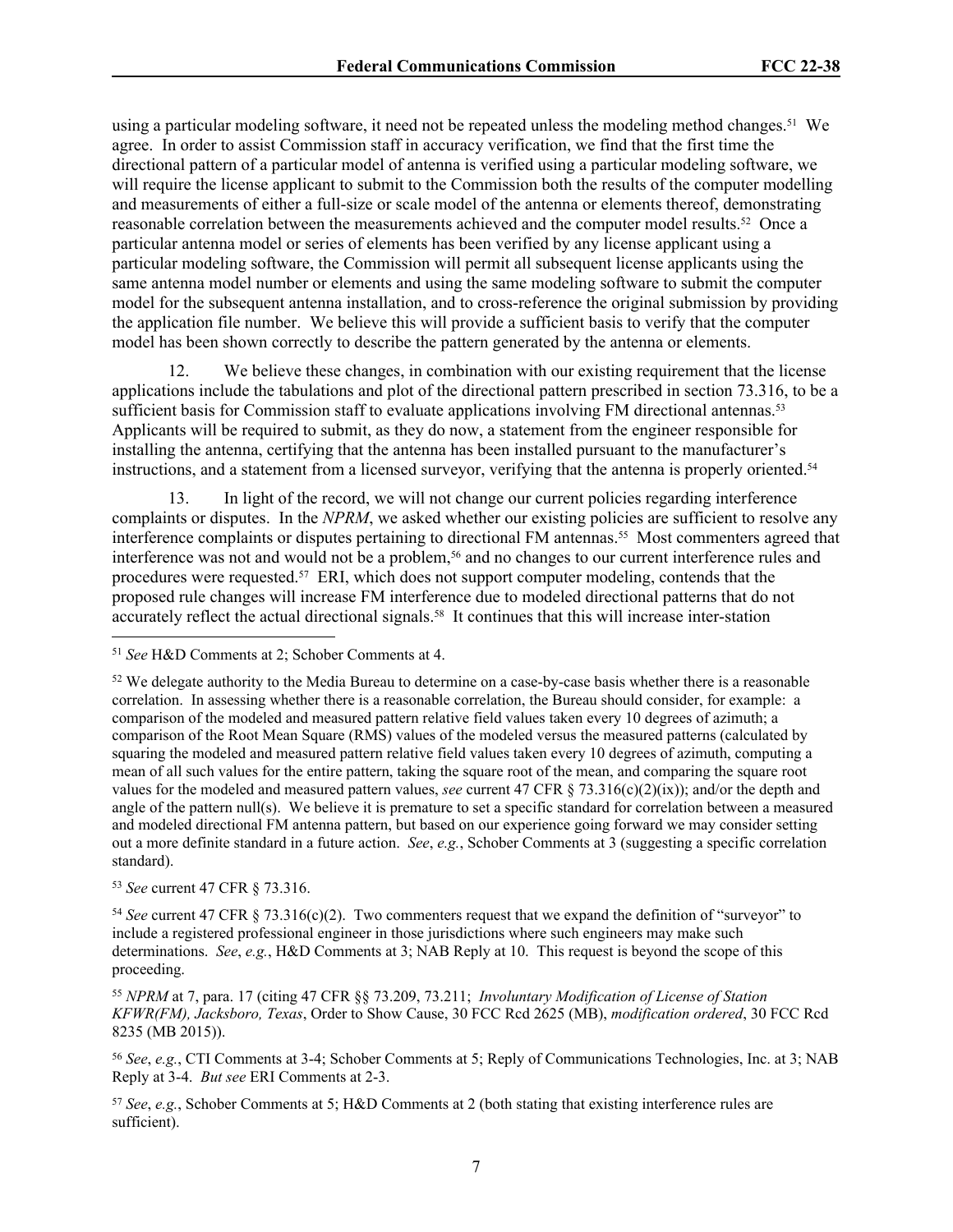interference disputes because full-service FM stations, unlike secondary services such as FM translators, need not cease operations upon receiving interference complaints.59 While we acknowledge ERI's concerns in this area, we believe that by requiring initial computer models of antennas and components using a particular modeling software to be verified by measurements, ERI's concerns are sufficiently addressed.<sup>60</sup>

14. We find that our action today provides the least disruptive means to update licensing of FM stations with directional antennas, while still allowing for the benefits of computer modeling set forth in the Joint Petition and the *NPRM*. <sup>61</sup> We reiterate that the rule changes we adopt today are optional, and that applicants may still submit measured relative field patterns rather than computer modeled patterns if they so desire. We finally find that the record does not provide sufficient support for further changes to our application procedures, $62$  nor does it support changes to our interference complaint and resolution policies, and therefore we make no other changes to our rules at this time.<sup>63</sup>

## **IV. PROCEDURAL MATTERS**

15. *Paperwork Reduction Act Analysis.* This *Report and Order* may contain new or modified information collection requirements subject to the Paperwork Reduction Act of 1995 (PRA), Public Law 104-13. The requirements will be submitted to the Office of Management and Budget (OMB) for review under Section 3507(d) of the PRA. OMB, the general public, and other Federal agencies are invited to comment on the new or modified information collection requirements contained in this proceeding. In addition, we note that pursuant to the Small Business Paperwork Relief Act of 2002, Public Law 107- 198, *see* 44 U.S.C. 3506(c)(4), we previously sought specific comment on how the Commission might further reduce the information collection burden for small business concerns with fewer than 25 employees.

(Continued from previous page)

<sup>58</sup> ERI Comments at 2-3.

<sup>59</sup> ERI Comments at 2-5.

<sup>60</sup> See supra para. 11. At least one commenter suggested that drone measurements could be used to determine whether an FM directional antenna *in situ* was performing as designed. *See* CTI Comments at 3-4. *See also* Schober Comments at 5. This, however, would necessitate standards as to drone measurements that are beyond the scope of this proceeding. *See* CTI Reply at 3 (suggesting future proceeding to establish standards for drone measurement of installed antenna patterns).

<sup>61</sup> Joint Petition at 4, 13-16; *NPRM* at 5, para. 11.

<sup>62</sup> *See*, *e.g.*, H&D Comments at 3 (requesting wording changes to 47 CFR § 73.316; Fitzgerald Comments at 2-4 (requesting we authorize vertical polarization-only FM antennas). We find these proposals beyond the scope of this proceeding. Additionally, some commenters advocated that modeling be limited to specific software packages. *See*, *e.g.,* Aldena Comments at 3; Cesium Comments at 8-9. Finally, many commenters suggested specific details for the computer modeling procedures, or for our process of amending the rules, *See, e.g.*, CDE Comments at 8 (urging an extended period of computer model use accompanied by Further Notice of Proposed Rulemaking); Davis Comments at 3-6 (proposing the Commission maintain a "library of models," plus a "station level" wherein different models are assembled to create specific station antenna model); Schober Comments at 2-3 (Commission could maintain online list of programs approved for modeling different types of antennas, with list of classes of antennas to be individually validated); Shively Comments at 1 (urging a "period of discovery and study to determine the best methods and the most acceptable way forward while maintaining or improving the accuracy of directional antenna pattern studies."); NAB Reply at 10-11 (questioning the mounting height standard set forth in 47 CFR  $\S$  73.1690(c)(2), and stating that any change in directional FM antenna mounting height require an updated computer model). We find it premature or unnecessary to adopt these proposals at this time, but may revisit as our experience evolves with this voluntary alternative application procedure.

 $63$  Comments addressing digital equity and inclusion expressed a belief that the proposal would serve to enhance digital equity and inclusion by making software tools available to more applicants, and lowering costs of directional antennas. *See* Davis Comments at 7; REC Comments at 3. *But see* H&D Comments at 3.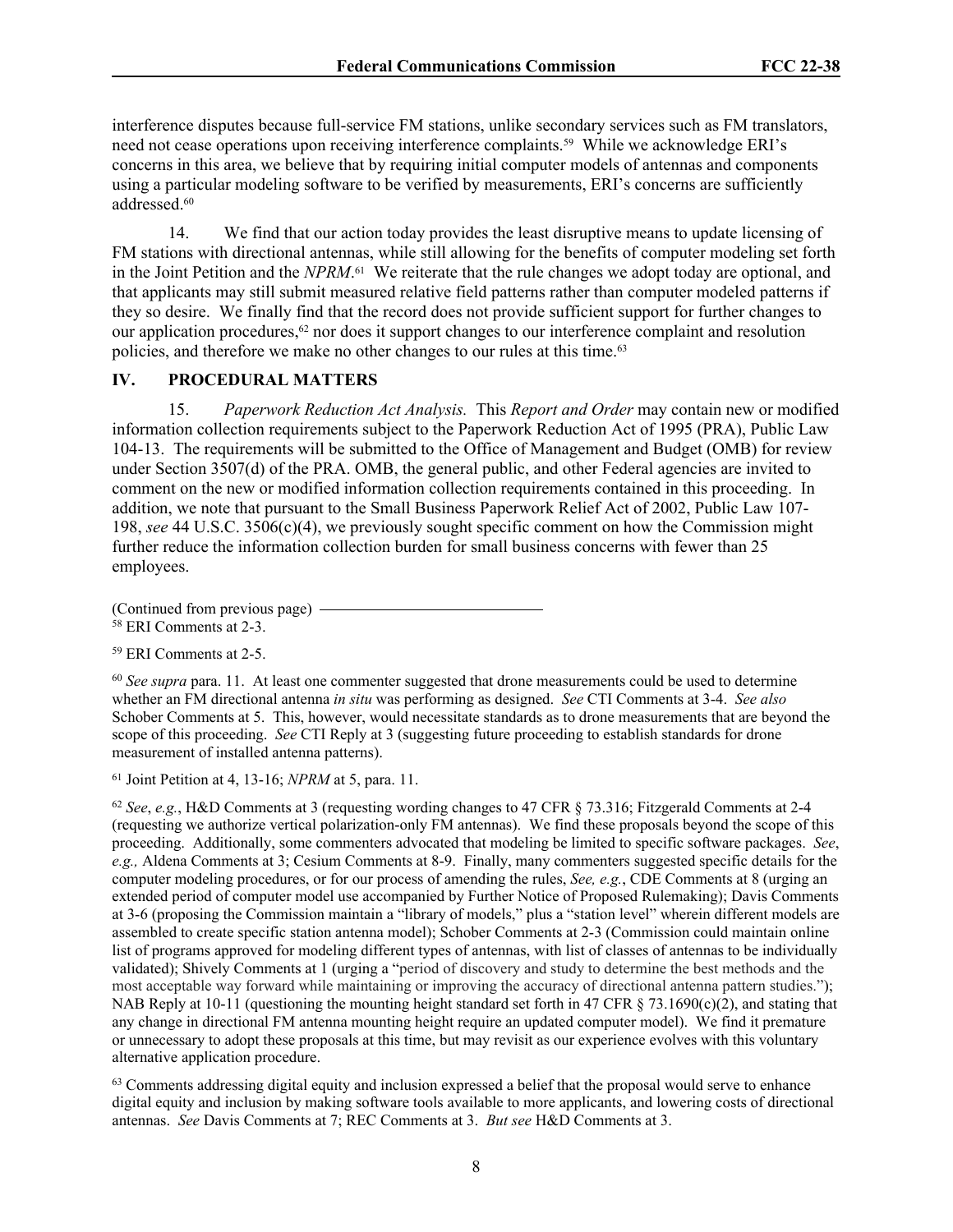16. *Congressional Review Act*. The Commission has determined, and the Administrator of the Office of Information and Regulatory Affairs, Office of Management and Budget, concurs that this rule is "non-major" under the Congressional Review Act, 5 U.S.C. § 804(2). The Commission will send a copy of this *Report and Order* to Congress and the Government Accountability Office pursuant to 5 U.S.C.  $\S$  801(a)(1)(A).

17. *Final Regulatory Flexibility Certification.* As required by the Regulatory Flexibility Act of 1980 (RFA),<sup>64</sup> an Initial Regulatory Flexibility Certification was incorporated into the *NPRM*.<sup>65</sup> Pursuant to the Regulatory Flexibility Act of 1980, as amended,<sup>66</sup> the Commission's Final Regulatory Flexibility Certification relating to this *Report and Order* is attached as Appendix C.

## **V. ORDERING CLAUSES**

18. Accordingly, **IT IS ORDERED** that, pursuant to the authority contained in Sections 1, 4(i), 4(j), 301, 303, 307, 308, 309, 316, and 319 of the Communications Act of 1934, as amended, 47 U.S.C. §§ 151, 154(i), 154(j), 301, 303, 307, 308, 309, 316, and 319, this *Report and Order* **IS ADOPTED** and **WILL BECOME EFFECTIVE** 30 days after publication in the Federal Register.

19. **IT IS FURTHER ORDERED** that Part 73 of the Commission's rules **IS AMENDED** as set forth in Appendix B, and such rule amendments **WILL BECOME EFFECTIVE** 30 days after publication in the Federal Register, except that the rule changes to sections 73.316 and 73.1690, which may contain new or modified information collection requirements, will not become effective until the Office of Management and Budget completes review of any information collection requirements that the Media Bureau determines is required under the Paperwork Reduction Act. The Commission directs the Media Bureau to announce the effective dates for the rule changes to section 73.316 and section 73.1690 by subsequent Public Notice.

20. **IT IS FURTHER ORDERED** that the Commission's Consumer and Governmental Affairs Bureau, Reference Information Center, **SHALL SEND** a copy of this *Report and Order*, including the Final Regulatory Flexibility Certification, to the Chief Counsel for Advocacy of the Small Business Administration.

21. **IT IS FURTHER ORDERED** that the Commission **SHALL SEND** a copy of this *Report and Order* in a report to be sent to Congress and the Government Accountability Office pursuant to the Congressional Review Act, *see* 5 U.S.C. § 801(a)(1)(A).

22. **IT IS FURTHER ORDERED** that, should no petitions for reconsideration or petitions for judicial review be timely filed, MB Docket No. 21-422 **SHALL BE TERMINATED** and its docket **CLOSED**.

## FEDERAL COMMUNICATIONS COMMISSION

Marlene H. Dortch **Secretary** 

<sup>66</sup> *See* 5 U.S.C. § 604.

<sup>64</sup> *See* 5 U.S.C. § 603. The RFA, *see* 5 U.S.C. § 601, *et. seq.,* has been amended by the Small Business Regulatory Enforcement Fairness Act of 1996 (SBREFA), Pub. L. No. 104-121, Title II, 110 Stat. 847 (1996). The SBREFA was enacted as Title II of the Contract with America Advancement Act of 1996 (CWAAA).

<sup>65</sup> *NPRM* at App B.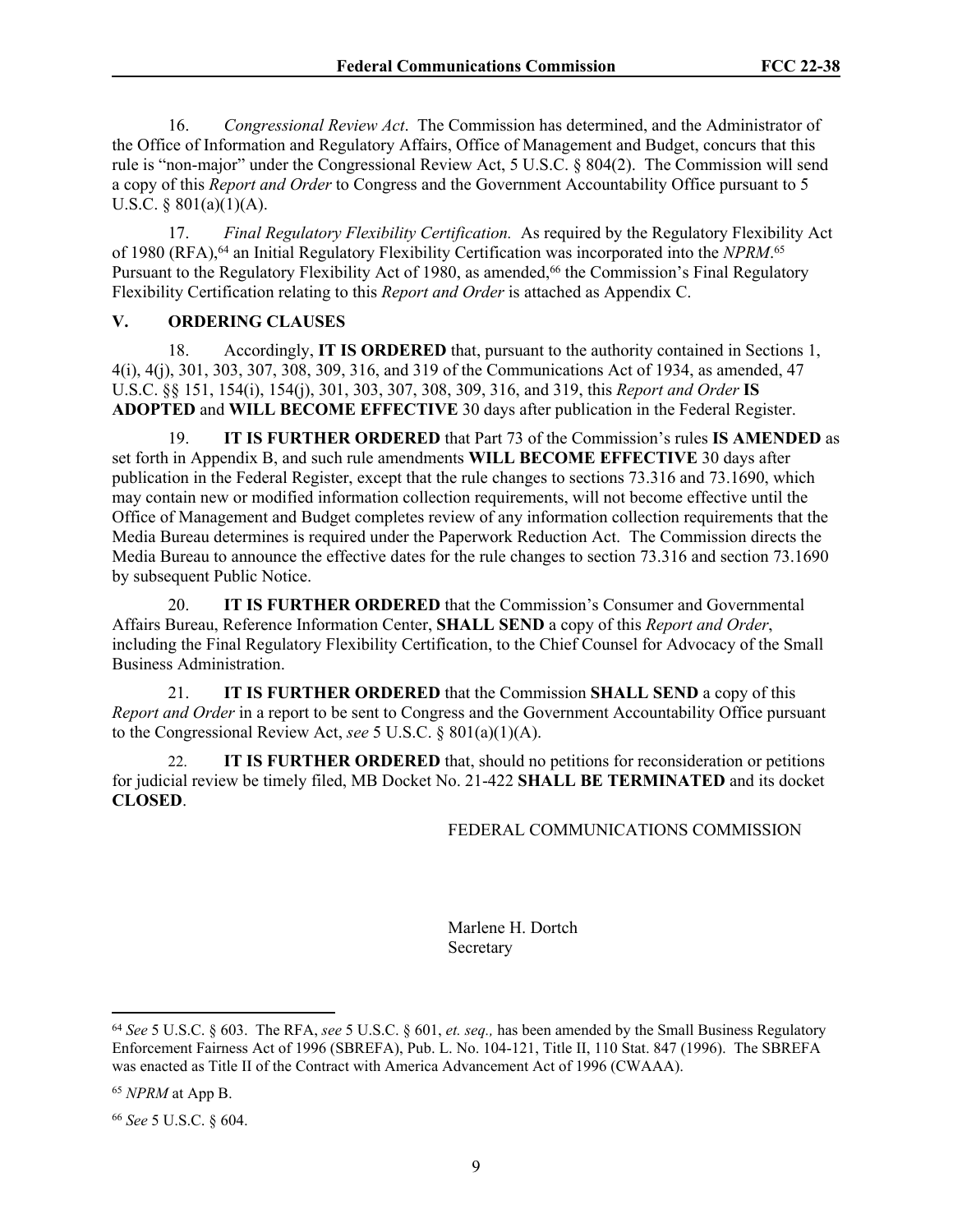## **APPENDIX A**

## **List of Commenters**

#### *Commenters*

Aldena Telecommunicazioni SRI Cesium Communications, L.P., and David L. Gates Cohen, Dippell and Everist, P.C. Communications Technologies, Inc. Albert Davis Dielectric, LLC Electronics Research, Inc. Kevin M. Fitzgerald Hatfield & Dawson Consulting Engineers, LLC Meintel, Sgrignoli & Wallace, LLC REC Networks Edward A. Schober Shively Labs

## *Reply Commenters*

Paul Bame Cohen, Dippell and Everist, P.C. Communications Technologies, Inc. Albert Davis Electronics Research, Inc. National Association of Broadcasters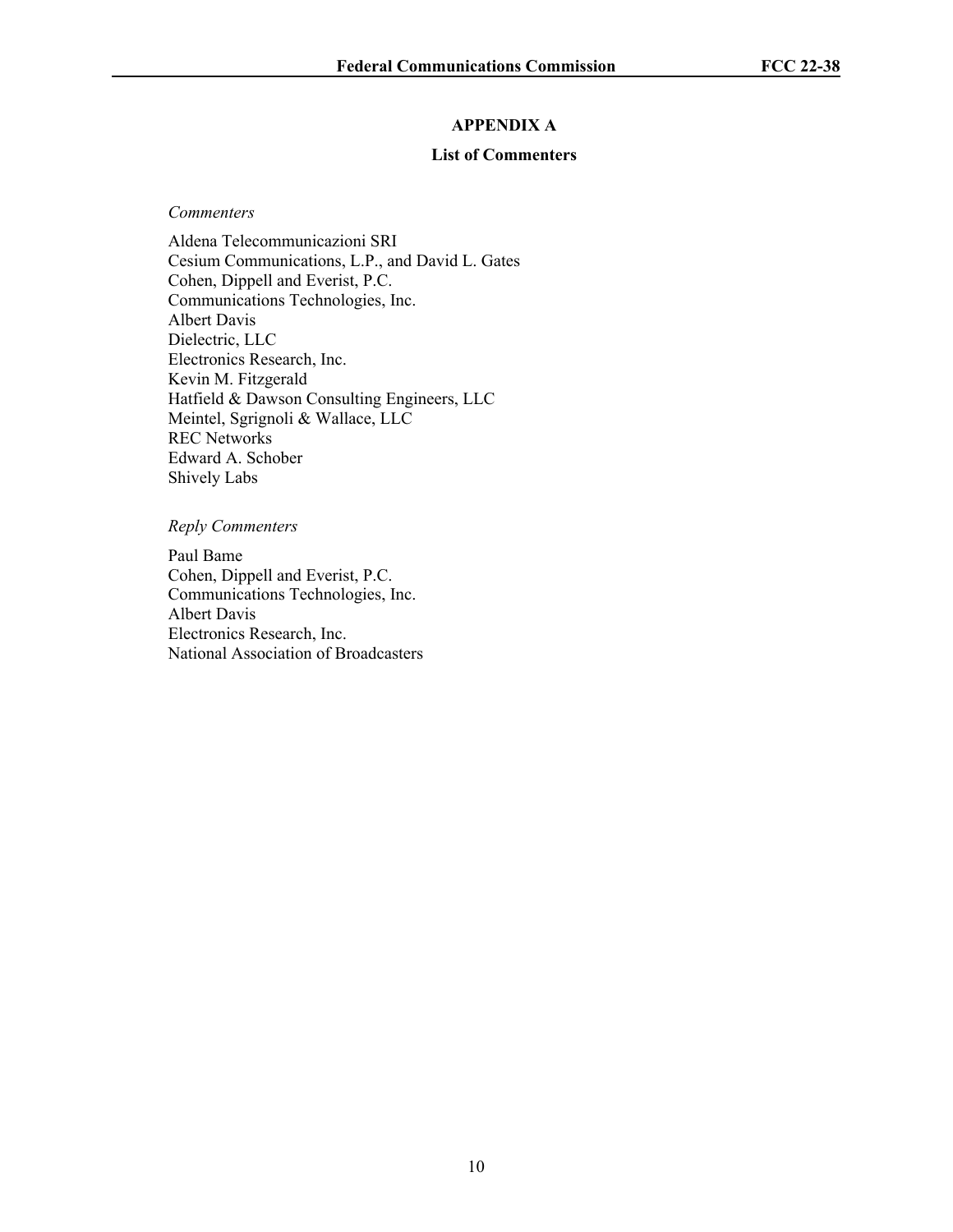### **APPENDIX B**

#### **Final Rules**

## **NEW LANGUAGE IN BOLD**

The Federal Communications Commission amends Part 73 of Chapter I of Title 47 of the Code of Federal Regulations (CFR) as follows:

1. The authority citation for part 73 continues to read as follows:

Authority: 47 U.S.C. 154, 155, 301, 303, 307, 309, 310, 334, 336, 339.

2. Amend  $\S$  73.316 to revise paragraph (c)(2) to read as follows:

#### **§ 73.316 FM antenna systems.**

\* \* \* \* \*

 $(c) * * *$ 

 $(2)$  \* \* \*

(iii) A tabulation of the measured **or computer modeled** relative field pattern required in paragraph  $(c)(1)$  of this section. The tabulation must use the same zero degree reference as the plotted pattern, and must contain values for at least every 10 degrees. Sufficient vertical patterns to indicate clearly the radiation characteristics of the antenna above and below the horizontal plane. Complete information and patterns must be provided for angles of −10 deg. from the horizontal plane and sufficient additional information must be included on that portion of the pattern lying between + 10 deg. and the zenith and −10 deg. and the nadir, to conclusively demonstrate the absence of undesirable lobes in these areas. The vertical plane pattern must be plotted on rectangular coordinate paper with reference to the horizontal plane. In the case of a composite antenna composed of two or more individual antennas, the composite antenna pattern should be used, and not the pattern for each of the individual antennas.

(iv) **When the relative field pattern is computer modeled, as permitted in paragraphs (c)(2)(iii) and (c)(2)(x) of this section and in §73.1690(c)(2), the computer model must be generated by the manufacturer of the antenna, and must include a statement from the engineer(s) responsible for designing the antenna, performing the modeling, and preparing the manufacturer's instructions for installation of the antenna, that identifies and describes the software tool(s) used in the modeling and the procedures applied in using the software. It must also include a certification that the software executed normally without generating any error messages or warnings indicating an error in the program inputs. Such computer modeling shall include modeling of the antenna mounted on a tower or tower section, and the tower or tower section model must include transmission lines, ladders, conduits, appurtenances, other antennas, and any other installations that may affect the computer modeled directional pattern. The first time the directional pattern of a particular model of antenna is verified using a particular modeling software, the license applicant must submit to the Commission both the results of the computer modeling and measurements of either a full-size or scale model of the antenna or elements thereof, demonstrating reasonable correlation between the measurements achieved and the computer model results. Once a particular antenna model or series of elements has been verified by any license applicant using a particular modeling software, subsequent license applicants using the same antenna model number or elements and using the same modeling software to verify the directional pattern may submit the computer model for the subsequent antenna installation and crossreference the original submission by providing the application file number.**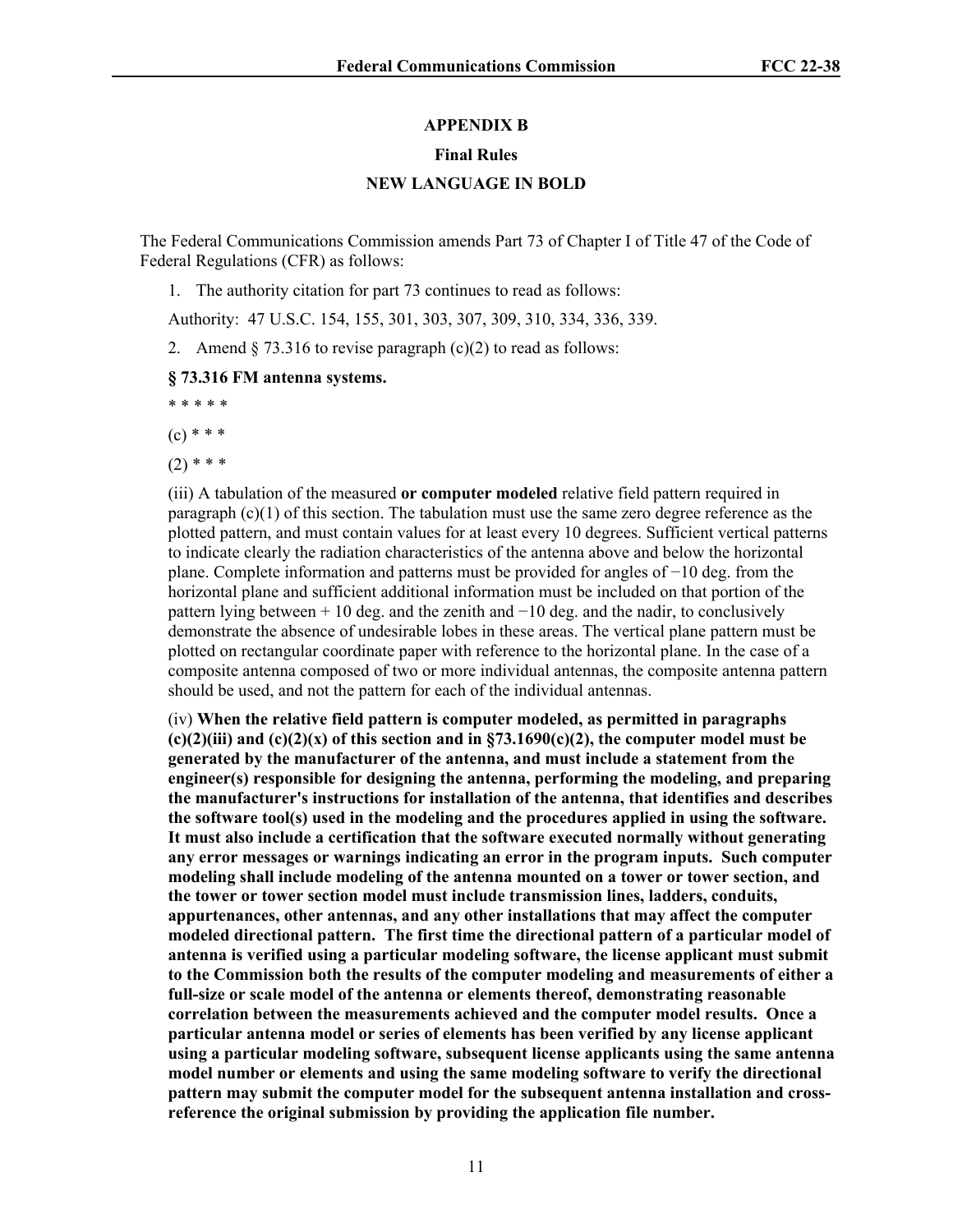(v) A statement that the antenna is mounted on the top of an antenna tower recommended by the antenna manufacturer, or is side-mounted on a particular type of antenna tower in accordance with specific instructions provided by the antenna manufacturer.

(vi) A statement that the directional antenna is not mounted on the top of an antenna tower which includes a top-mounted platform larger than the nominal cross-sectional area of the tower in the horizontal plane.

(vii) A statement that no other antenna of any type is mounted on the same tower level as a directional antenna, and that no antenna of any type is mounted within any horizontal or vertical distance specified by the antenna manufacturer as being necessary for proper directional operation.

(viii) A statement from an engineer listing such individual engineer's qualifications and certifying that the antenna has been installed pursuant to the manufacturer's instructions.

(ix) A statement from a licensed surveyor that the installed antenna is properly oriented.

(x) (A) For a station authorized pursuant to §73.215 or Sec. §73.509, a showing that the root mean square (RMS) of the measured **or computer modeled** composite antenna pattern (encompassing both the horizontally and vertically polarized radiation components (in relative field)) is at least 85 percent of the RMS of the authorized composite directional antenna pattern (in relative field). The RMS value, for a composite antenna pattern specified in relative field values, may be determined from the following formula:

 $RMS =$  the square root of:

[(relative field value 1)<sup>2</sup> + (relative field value 2)<sup>2</sup> + ... + (last relative field value)<sup>2</sup>]

total number of relative field values

(B) where the relative field values are taken from at least 36 evenly spaced radials for the entire 360 degrees of azimuth. The application for license must also demonstrate that coverage of the community of license by the 70 dBu contour is maintained for stations authorized pursuant to §73.215 on Channels 221 through 300, as required by §73.315(a), while noncommercial educational stations operating on Channels 201 through 220 must show that the 60 dBu contour covers at least a portion of the community of license.

\* \* \* \* \*

3. Amend  $\S$  73.1620 to revise paragraph (a)(3) to read as follows:

#### **§ 73.1620 Program tests.**

 $(a) * * *$ 

(3) FM licensees replacing a directional antenna pursuant to  $\S73.1690$  (c)(2) without changes which require a construction permit (*see* §73.1690(b)) may immediately commence program test operations with the new antenna at one half (50%) of the authorized ERP upon installation. If the directional antenna replacement is an EXACT duplicate of the antenna being replaced (*i.e.*, same manufacturer, antenna model number, and measured **or computer modeled** composite pattern), program tests may commence with the new antenna at the full authorized power upon installation. The licensee must file a modification of license application on FCC Form 302-FM within 10 days of commencing operations with the newly installed antenna, and the license application must contain all of the exhibits required by  $\S73.1690(c)(2)$ . After review of the modification-of-license application to cover the antenna change, the Commission will issue a letter notifying the applicant whether program test operation at the full authorized power has been approved for the replacement directional antenna.

\* \* \* \* \*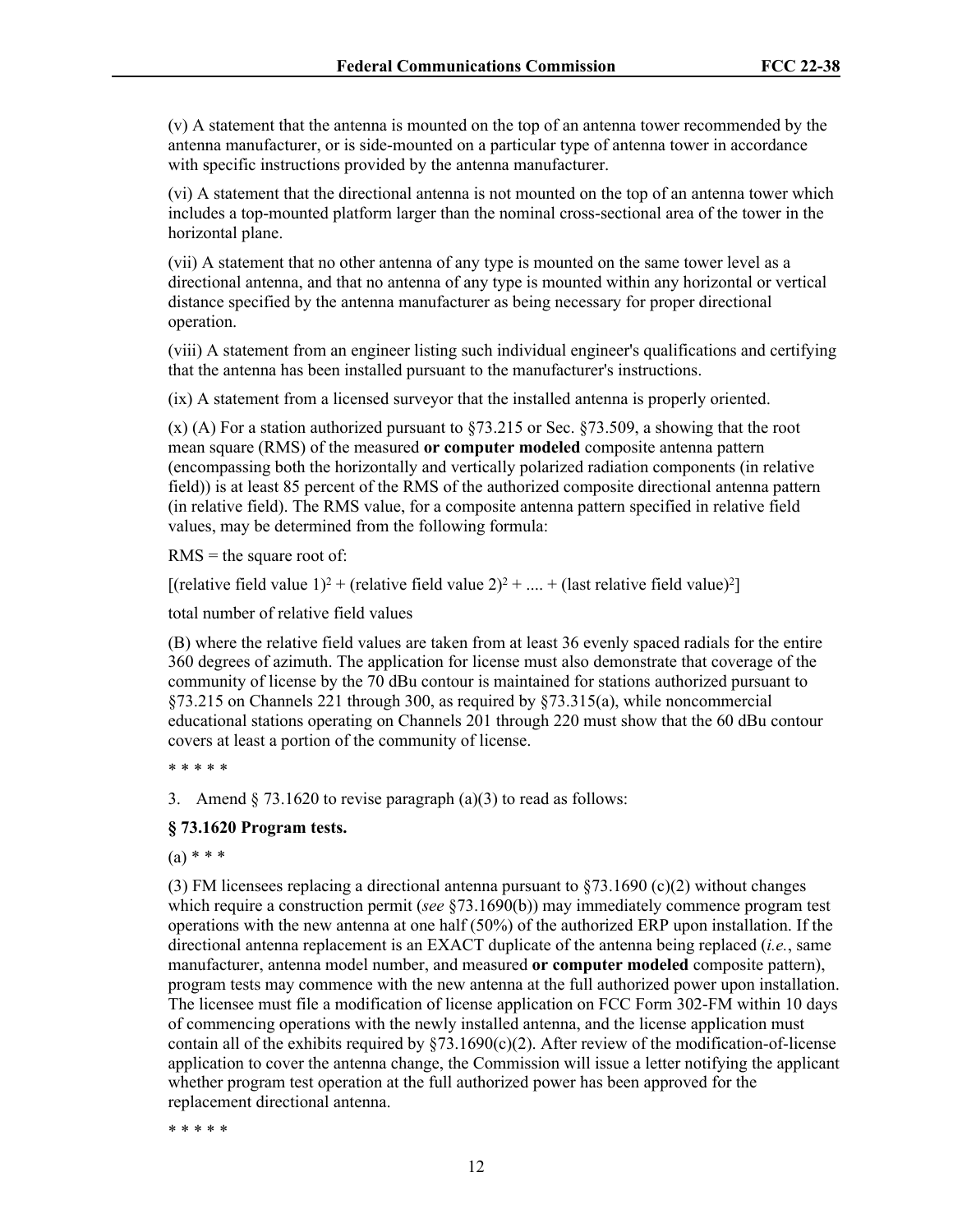4. Amend  $\S$  73.1690 to revise paragraph (c)(2) to read as follows:

## **§ 73.1690 Modification of transmission systems.**

\* \* \* \* \*

 $(c) * * *$ 

(2) Replacement of a directional FM antenna, where the measured **or computer modeled** composite directional antenna pattern does not exceed the licensed composite directional pattern at any azimuth, where no change in effective radiated power will result, and where compliance with the principal coverage requirements of §73.315(a) will be maintained by the measured **or computer modeled** directional pattern. The antenna must be mounted not more than 2 meters above or 4 meters below the authorized values. The modification of license application on Form 302-FM to cover the antenna replacement must contain all of the data in the following sections (i) through (v). Program test operations at one half (50%) power may commence immediately upon installation pursuant to  $\S 73.1620(a)(3)$ . However, if the replacement directional antenna is an exact replacement (*i.e.*, no change in manufacturer, antenna model number, AND measured **or computer modeled** composite antenna pattern), program test operations may commence immediately upon installation at the full authorized power.

(i) A measured **or computer modeled** directional antenna pattern and tabulation on the antenna manufacturer's letterhead showing both the horizontally and vertically polarized radiation components and demonstrating that neither of the components exceeds the authorized composite antenna pattern along any azimuth.

(ii) Contour protection stations authorized pursuant to  $\S$ 73.215 or  $\S$ 73.509 must attach a showing that the RMS (root mean square) of the composite measured **or computer modeled** directional antenna pattern is 85% or more of the RMS of the authorized composite antenna pattern. *See* §73.316(c)(9). If this requirement cannot be met, the licensee may include new relative field values with the license application to reduce the authorized composite antenna pattern so as to bring the measured **or computer modeled** composite antenna pattern into compliance with the 85 percent requirement.

(iii) A description from the manufacturer as to the procedures used to measure **or computer model** the directional antenna pattern. The antenna measurements **or computer modeling** must be performed with the antenna mounted on a tower, tower section, or scale model equivalent to that on which the antenna will be permanently mounted, and the tower or tower section must include transmission lines, ladders, conduits, other antennas, and any other installations which may affect the measured **or computer modeled** directional pattern. **See §73.316(c)(2)(iv) for details of the showings required in connection with an application filed for a station using an FM directional antenna.**

\* \* \* \* \*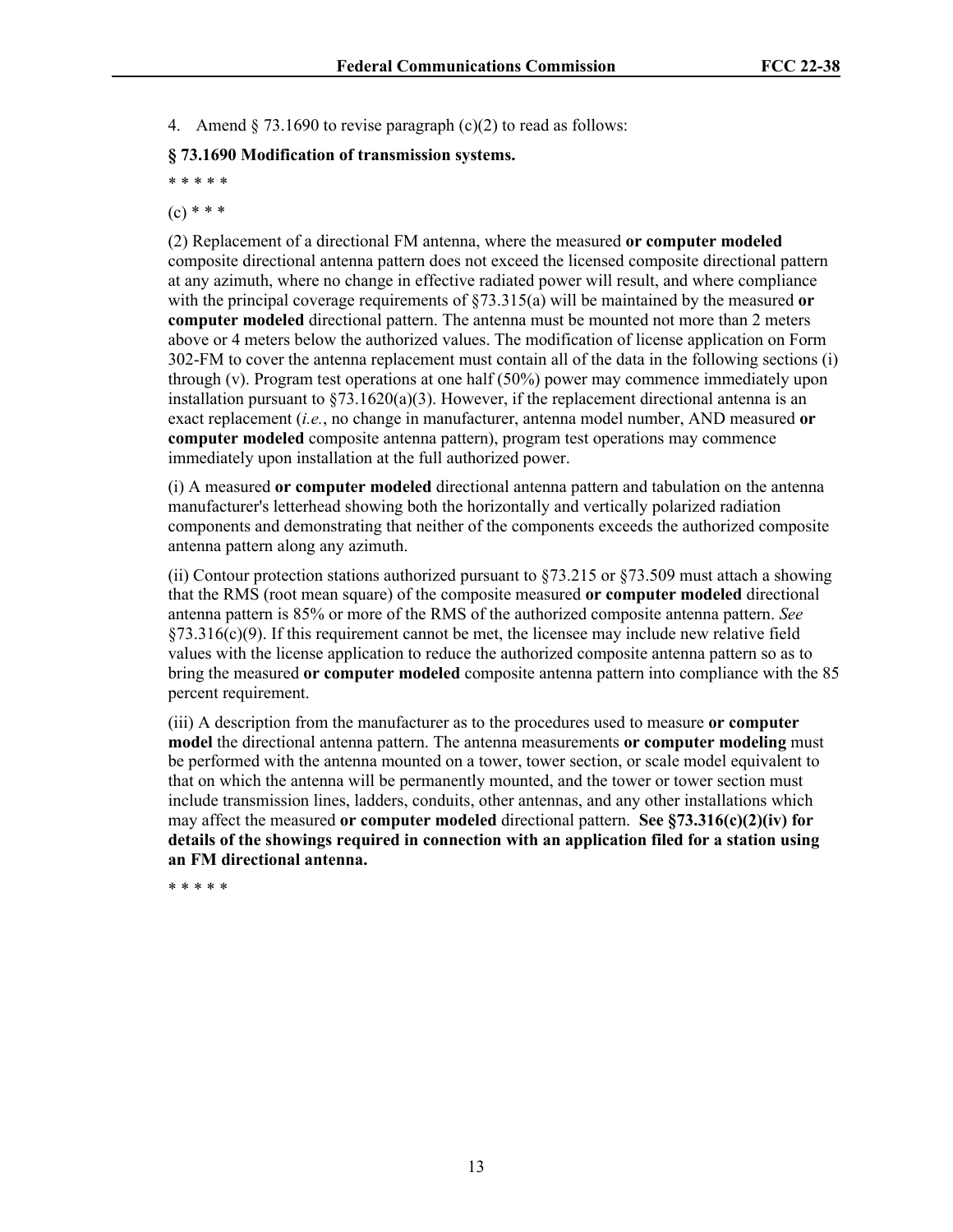# **APPENDIX C**

## **Final Regulatory Flexibility Analysis**

1. As required by the Regulatory Flexibility Act of 1980, as amended (RFA)<sup>1</sup> an Initial Regulatory Flexibility Analysis (IRFA) was incorporated in the *Notice of Proposed Rule Making* (*NPRM*) to this proceeding.<sup>2</sup> The Commission sought written public comment on the proposals in the *NPRM*, including comment on the IRFA. The Commission received no comments on the IRFA. This Final Regulatory Flexibility Analysis (FRFA) conforms to the RFA.<sup>3</sup>

## **A. Need For, and Objectives of, the Report and Order**

2. This *Report and Order* adopts rule changes to provide FM and Low-Power FM (LPFM) license applicants the option to submit computer models to verify directional antenna patterns on condition that such proof is provided to the licensee by the antenna manufacturer.

3. Amending these rules will allow for similar treatment of directional FM stations and directional TV, DTV, and AM broadcast stations, and will eliminate unnecessary burdens on broadcasters.

## **B. Summary of Significant Issues Raised by Public Comments in Response to the IRFA**

4. There were no comments to the IRFA filed.

## **C. Response to comments by the Chief Counsel for Advocacy of the Small Business Administration**

5. Pursuant to the Small Business Jobs Act of 2010, which amended the RFA, the Commission is required to respond to any comments filed by the Chief Counsel for Advocacy of the Small Business Administration (SBA), and to provide a detailed statement of any change made to the proposed rules as a result of those comments.<sup>4</sup> The Chief Counsel did not file any comments in response to the proposed rules in this proceeding.

# **D. Description and Estimate of the Number of Small Entities to Which the Rules Apply**

6. The RFA directs the Commission to provide a description of and, where feasible, an estimate of the number of small entities that will be affected by the rules adopted herein.<sup>5</sup> The RFA generally defines the term "small entity" as having the same meaning as the terms "small business," "small organization," and "small government jurisdiction."<sup>6</sup> In addition, the term "small business" has the same meaning as the term "small business concern" under the Small Business Act.<sup>7</sup> A small business

 $45$  U.S.C. § 604(a)(3).

 $5$  *Id.* § 603(b)(3).

 $6$  *Id*. § 601(6).

<sup>1</sup> *See* 5 U.S.C. § 603. The RFA, *see* 5 U.S.C. §§ 601-612, has been amended by the Small Business Regulatory Enforcement Fairness Act of 1996 (SBREFA), Pub. L. No. 104-121, Title II, 110 Stat. 847 (1996). The SBREFA was enacted as Title II of the Contract With America Advancement Act of 1996 (CWAAA).

<sup>2</sup> *Updating FM Broadcast Radio Service Directional Antenna Performance Verification*, MB Docket No. 21-422, Notice of Proposed Rulemaking, FCC 21-117 (Nov. 15, 2021).

<sup>3</sup> *See* 5 U.S.C. § 604.

*Id.* § 601(3) (incorporating by reference the definition of "small business concern" in 15 U.S.C. § 632). Pursuant to 5 U.S.C. § 601(3), the statutory definition of a small business applies "unless an agency, after consultation with the Office of Advocacy of the Small Business Administration and after opportunity for public comment, establishes one or more definitions of such term which are appropriate to the activities of the agency and publishes such definition(s) in the Federal Register." 5 U.S.C. § 601(3).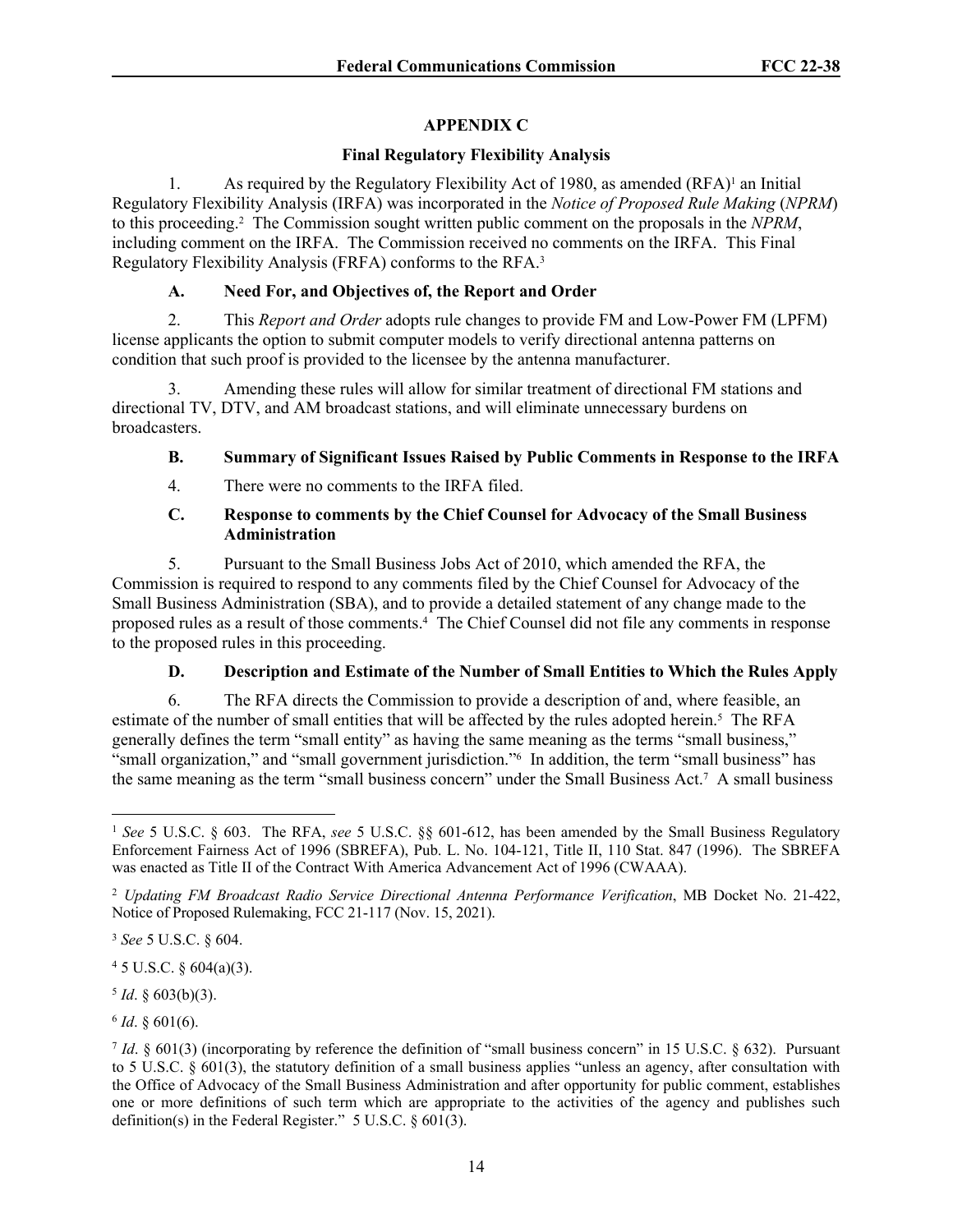concern is one which: (1) is independently owned and operated; (2) is not dominant in its field of operation; and (3) satisfies any additional criteria established by the Small Business Administration  $(SBA).$ <sup>8</sup>

7. *Radio Stations*. Radio stations are an Economic Census category that "comprises establishments primarily engaged in broadcasting aural programs by radio to the public. Programming may originate in their own studio, from an affiliated network, or from external sources."<sup>9</sup> The SBA has established a small business size standard for this category as firms having \$41.5 million or less in annual receipts.<sup>10</sup> Economic Census data for 2012 shows that 2,849 radio station firms operated during that year.<sup>11</sup> Of that number, 2,806 operated with annual receipts of less than \$25 million per year, and 43 firms had annual receipts of  $$25$  million or more.<sup>12</sup> Because the Census has no additional classifications that could serve as a basis for determining the number of stations whose receipts exceeded \$41.5 million in that year, we conclude that the majority of radio broadcast stations were small entities under the applicable SBA size standard.

8. Apart from the U.S. Census, the Commission has estimated the number of licensed commercial FM stations to be 6,763.13 According to BIA/Kelsey Publications, Inc.'s Media Access Pro Database, as of March 2020, 6,762 commercial FM stations had revenues of \$41.5 million or less. In addition, the Commission has estimated the number of noncommercial educational FM radio stations to be 4,119, and the number of Low Power FM (LPFM) stations to be 2,049.<sup>14</sup> NCE stations are non-profit, and all LPFM stations are NCE stations, and all are therefore considered to be small entities. Accordingly, we estimate that the majority of radio broadcast stations are small entities. We note, however, that, in assessing whether a business concern qualifies as small under the above definition, business (control) affiliations15 must be included. Our estimate, therefore, likely overstates the number of small entities that might be affected by our action, because the revenue figure on which it is based does not include or aggregate revenues from affiliated companies.

9. Moreover, as noted above, an element of the definition of "small business" is that the entity not be dominant in its field of operation. The Commission is unable at this time to define or quantify the criteria that would establish whether a specific radio station is dominant in its field of operation. Accordingly, the estimate of small businesses to which rules may apply does not exclude any radio station from the definition of a small business on this basis and therefore may be over-inclusive to that extent. Also, as noted, an additional element of the definition of "small business" is that the entity must be independently owned and operated. The Commission notes that it is difficult at times to assess these criteria in the context of media entities and the estimates of small businesses to which they apply may be over-inclusive to this extent.

<sup>12</sup> *Id.*

<sup>13</sup> *Broadcast Station Totals as of March 31, 2022*, Public Notice, DA 22-365 (rel. Apr. 5, 2022) (*Broadcast Station Totals*), [https://docs.fcc.gov/public/attachments/DA-22-365A1.pdf.](https://docs.fcc.gov/public/attachments/DA-22-365A1.pdf)

<sup>14</sup> *Id.*

<sup>8</sup> 15 U.S.C. § 632.

<sup>&</sup>lt;sup>9</sup> U.S. Census Bureau, 2012 NAICS Definitions, "515112 Radio Stations," [https://www.census.gov/cgi](https://www.census.gov/cgi-bin/sssd/naics/naicsrch?input=515112&search=2017+NAICS+Search&search=2017)[bin/sssd/naics/naicsrch?input=515112&search=2017+NAICS+Search&search=2017.](https://www.census.gov/cgi-bin/sssd/naics/naicsrch?input=515112&search=2017+NAICS+Search&search=2017)

<sup>10</sup> 13 CFR § 121.201, NAICS code 515112 Radio Stations.

<sup>11</sup> U.S. Census Bureau, Table No. EC1251SSSZ4, *Information: Subject Series - Establishment and Firm Size: Receipts Size of Firms for the United States: 2012* (515112 Radio Stations) [https://factfinder.census.gov/bkmk/table/1.0/en/ECN/2012\\_US/51SSSZ4//naics~515112|515120](https://factfinder.census.gov/bkmk/table/1.0/en/ECN/2012_US/51SSSZ4//naics~515112|515120).

<sup>&</sup>lt;sup>15</sup> "[Business concerns] are affiliates of each other when one concern controls or has the power to control the other or a third party or parties controls or has the power to control both." 13 CFR  $\S$  121.103(a)(1).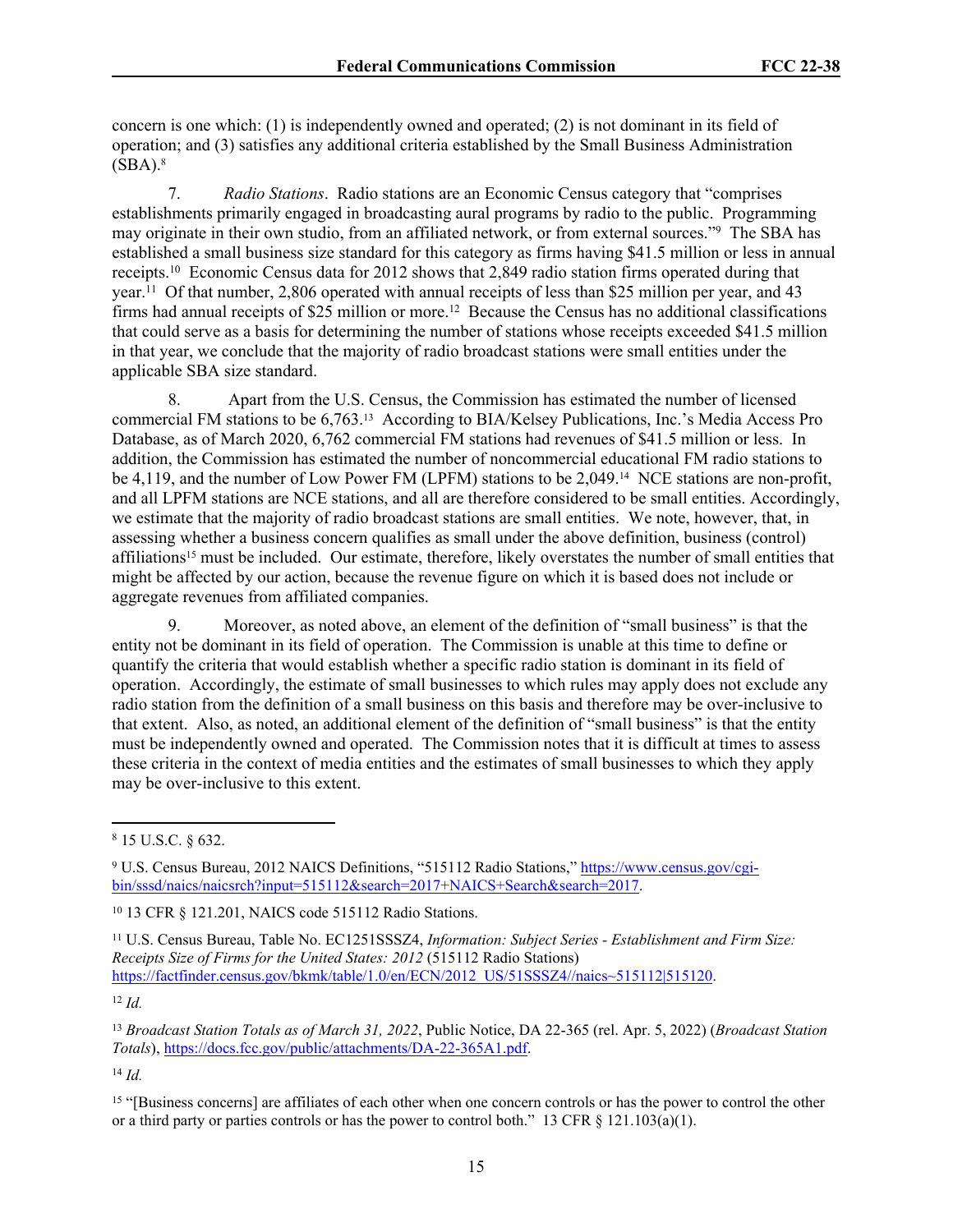## **E. Description of Projected Reporting, Record Keeping and Other Compliance Requirements**

10. The rule changes adopted in the *Report and Order* do not include any notification or recordkeeping requirements.

## **F. Steps Taken to Minimize Significant Impact on Small Entities, and Significant Alternatives Considered**

11. The RFA requires an agency to describe any significant alternatives that it has considered in reaching its proposed approach, which may include the following four alternatives (among others): (1) the establishment of differing compliance or reporting requirements or timetables that take into account the resources available to small entities; (2) the clarification, consolidation, or simplification of compliance or reporting requirements under the rule for small entities; (3) the use of performance, rather than design, standards; and (4) an exemption from coverage of the rule, or any part thereof, for small entities.<sup>16</sup>

12. The rules adopted or amended in the *Report and Order*, while potentially imposing new substantive requirements on FM and LPFM radio stations, are voluntary in nature, giving applicants for licensing directional FM broadcast stations the option of submitting computer models rather than submitting measured directional patterns. Applicants wishing to continue submitting measured patterns may do so; however, it is anticipated that computer modeling will save applicants money and may increase the accuracy of the directional pattern verification. Significant alternatives would include continuing to require submissions of measured FM directional antenna patterns rather than computer models; however, in the Commission's judgment the option of submitting computer models rather than measurements reduces financial burdens to FM stations when installing an FM directional antenna.

# **G. Report to Congress**

The Commission will send a copy of this Report and Order, including this FRFA, in a report to Congress and the Government Accountability Office pursuant to the Small Business Regulatory Enforcement Fairness Act of 1996.17 In addition, the Commission will send a copy of the Report and Order, including the FRFA, to the Chief Counsel for Advocacy of the Small Business Administration. A copy of the Report and Order and FRFA (or summaries thereof) will also be published in the Federal Register.<sup>18</sup>

 $16$  5 U.S.C. § 603(c)(1)-(c)(4).

<sup>17</sup> *See id*. § 801(a)(1)(A).

<sup>18</sup> *See id*. § 604(b).